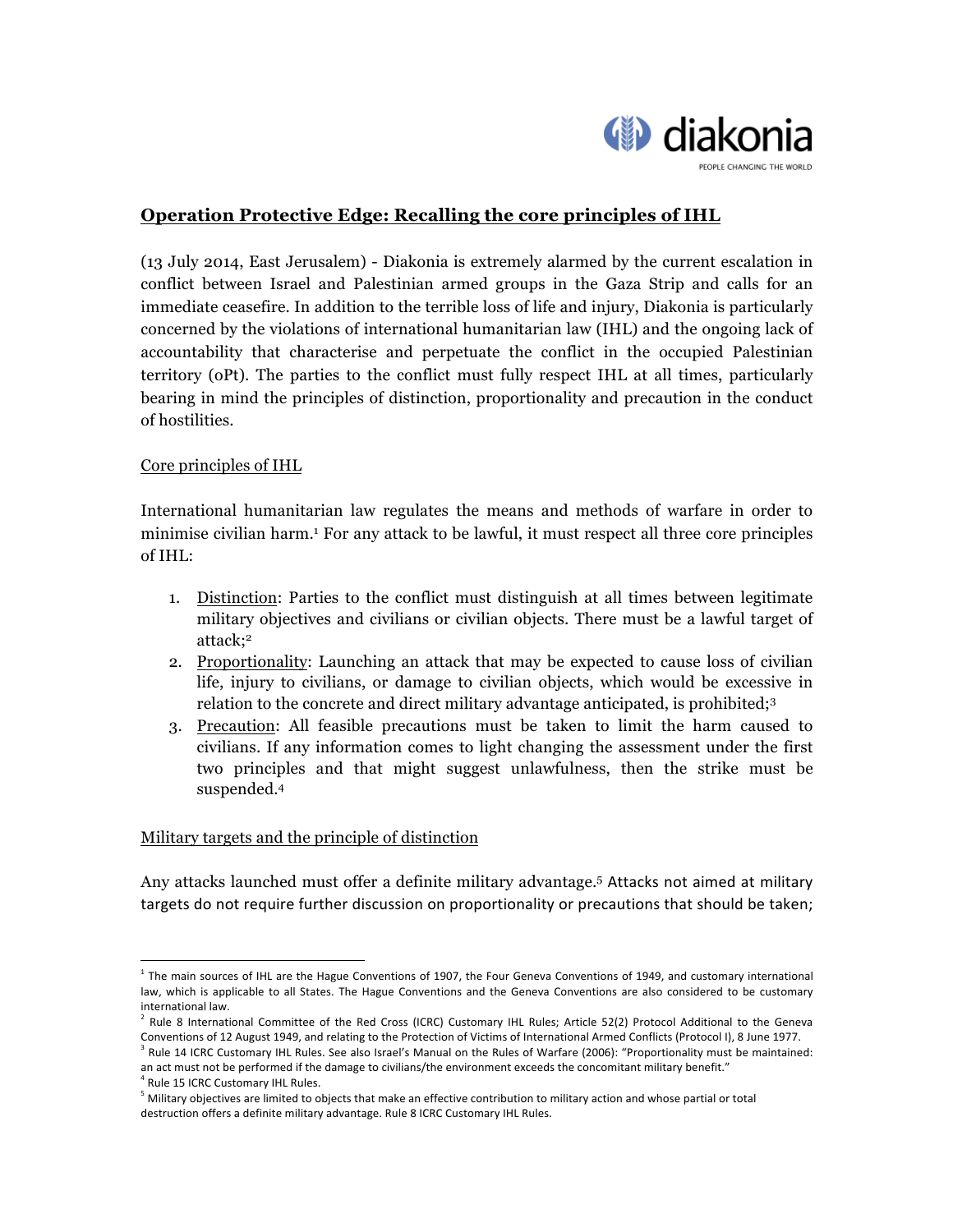they are prohibited in all cases. Any intentional direct attack against civilians or civilian objects is considered a serious violation of IHL and is prosecutable as a war crime. 6

There are widespread reports7 of an Israeli policy of direct attacks against civilian homes in the Gaza Strip. Such attacks potentially amount to war crimes. In this regard, the UN High Commissioner for Human Rights has expressed "serious doubt about whether the Israeli strikes have been in accordance with international humanitarian law and international human rights law". Additionally, it is likely that the indiscriminate use of rockets by Palestinian armed groups against Israeli civilians amounts to war crimes.

#### Civilian status and precautionary measures

Civilians and civilian objects only lose their civilian status if they are making an effective contribution to military action.8 Examples of this include storing weapons or launching attacks. Civilian objects cannot be considered legitimate military targets simply because they belong to fighters or parties to the conflict, or are nursing wounded fighters. <sup>9</sup> Nor does the policy of sometimes issuing warnings of impending attacks have any bearing on the inherent protection of civilian objects. Precautionary measures, while welcome in all situations, do not absolve warring parties from their core responsibilities, as outlined above.10

Crucially, when there is doubt as to whether an object is being used for military purposes, it should retain its civilian status and may not be attacked. <sup>11</sup> It is also important to note that violations by one party do not in any way justify abuses by another party.

# The closure of the Gaza Strip - collective punishment

The population of the Gaza Strip remains subjected to the wider separation policy that Israel implements through the closure of Gaza.12 This policy, which amounts to collective punishment,13 is directly responsible for the atrocious living conditions experienced by the Palestinian population in Gaza. The closure has continued since 2006 despite numerous calls from the United Nations, the European Union, the International Committee of the Red Cross, and international NGOs, for it to be lifted.14 Diakonia reiterates this call. It is important to reaffirm that Israel, as the Occupying Power in the oPt, which includes the Gaza

  $<sup>6</sup>$  Article 147, Fourth Geneva Convention.</sup>

 $^7$  See, for example, 'Bombing family homes of activists in armed Palestinian groups violates international humanitarian law', B'Tselem (9 July 2014).

 $8$  Rule 10 ICRC Customary IHL Rules. See also, Practice relating to Rule 6 ICRC Customary IHL Rules.

 $9$  Special protection under IHL is granted to civilian hospitals. See Rule 35 ICRC Customary IHL Rules. On 9 July 2014, the Palestinian Red Crescent Society announced that Israeli shells had struck its EMS Center in the Gaza Strip. Also, Journalists are considered to be civilians and cannot be targeted.

<sup>10</sup> On 12 and 13 July, CNN reported that certain airstrikes were not accompanied by prior warning, while in other cases, civilians received very short, limited warnings.

<sup>11</sup> Rule 6 ICRC Customary IHL Rules.<br><sup>12</sup> 'Gaza: Marking seven bad years of closure', *Haaretz* (19 June 2014).

<sup>&</sup>lt;sup>13</sup> ICRC, 'Gaza closure: not another year!' (14 June 2010).

<sup>&</sup>lt;sup>14</sup> 'NGOs, UN agencies call on Israel to lift Gaza blockade', *Haaretz* (14 June 2012). See also, 'Ashton Calls on Israel to End Gaza 'Siege", Arutz Sheva (21 June 2013). ICRC, 'Gaza closure: not another year!' (14 June 2010). It should be noted that the Gaza Strip was also subjected to restrictions prior to 2006.